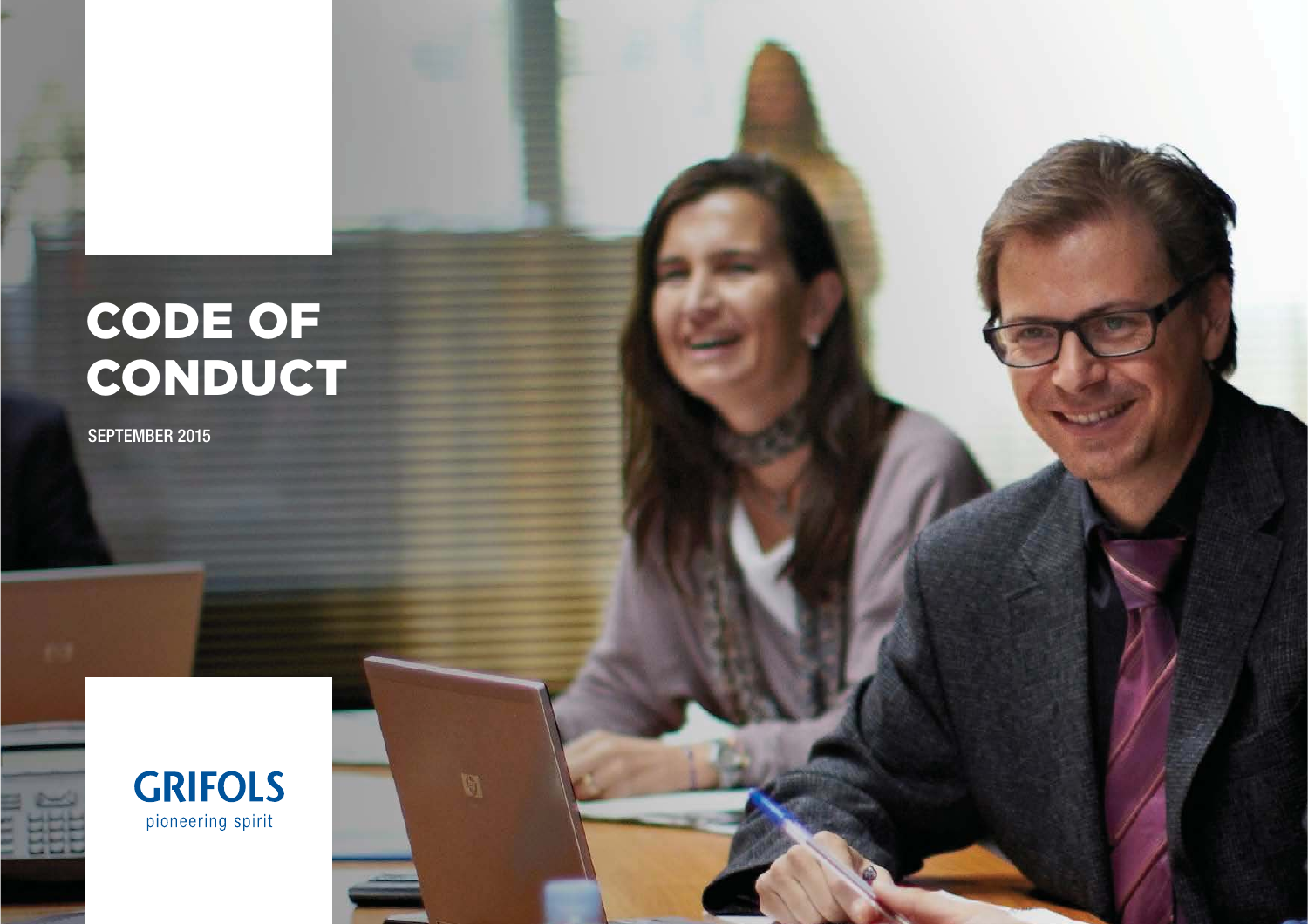### PRESENTATION

#### Dear member of staff:

I am pleased to present you with the updated version of Grifols' Code of Conduct, which expresses the corporate principles of our organization and forms part of our culture. This Code is intended to help preserve the identity that sets us apart, in order to maintain a conduct that is consistent with our values.

The Code sets out the standards of behavior for everyone who forms part of the group in order to maintain the Grifols spirit: our own particular way of developing our business based on honesty, integrity and ethical values.

This is a commitment to a way of doing things that we should strengthen within the organization. Our compliance to the Code of Conduct will help maintain the confidence of shareholders, customers and society as a whole, and let us succeed in doing things a little better every day.

Grifols is now a global company with a wide international presence. Some of the countries in which we operate have high levels of corruption in their administrative and political institutions that may affect business activities. This is one of our concerns and for this reason we wanted to update our Code of Conduct.

I encourage you to read it carefully and I am sure that you will comply fully with any areas that affect you. In this way, together we will be able to build a stronger company, and as far as we can, also contribute to combating malpractice. I sincerely think it's worth it.

As always, let's work on this together.

VÍCTOR GRÍFOLS ROURA, President & CEO Grifols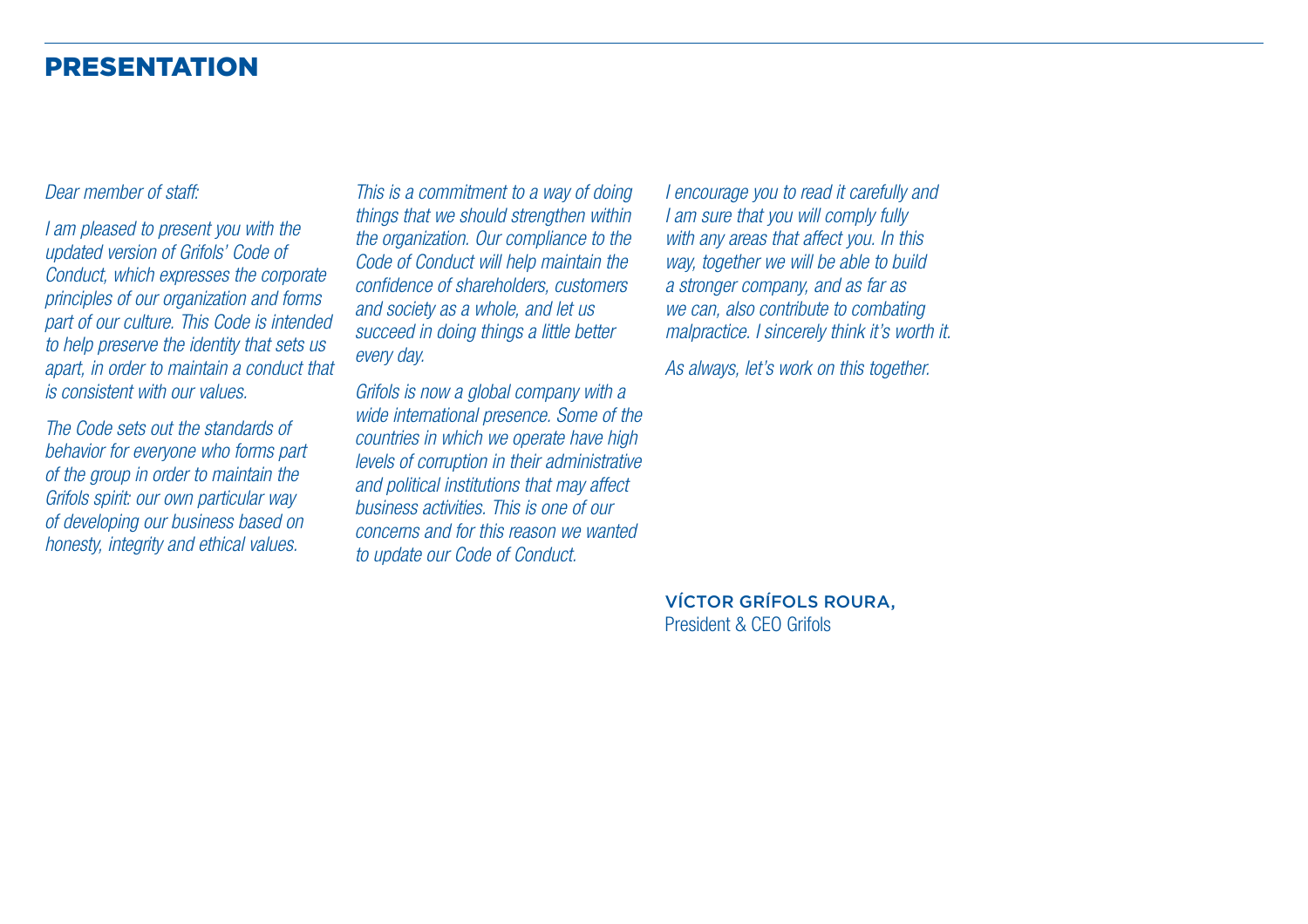### **CONTENTS**

9 Compliance with Customs and International Trade Control Regulations 10Reliability of Financial Information and **Disclosure** 11Improper Use of Privileged Information 12Transparency in Financial Transactions5Data Protection and Privacy 6 Dishonesty, Fraud and Corruption 7Conflicts of Interest8Respect for Free Competition 1**Compliance** 2Respect for Others 3Environment, Health and Safety 4Product Safety

13

Appropriate Use and Protection of Assets

14

Compliance Training and Response to Violations

Seeking Advice, Raising Concerns and Reporting **Misconduct** 

15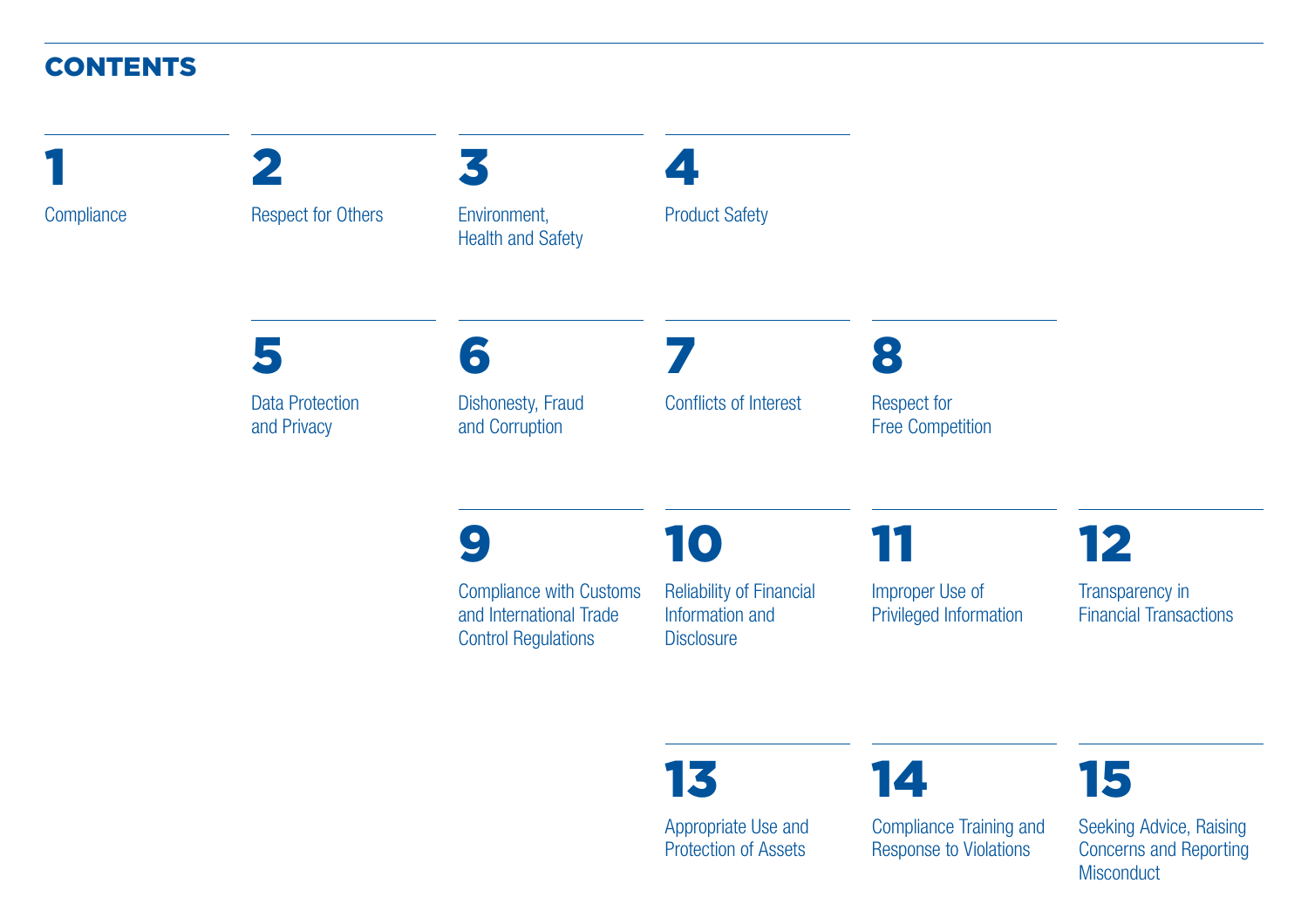### PREAMBLE

GRIFOLS HAS ALWAYS STRIVED TO ACHIEVE THE HIGHEST STANDARDS OF QUALITY, INTEGRITY, AND SAFETY IN ALL AREAS, EXCEEDING THE LEGAL REQUIREMENTS AND ADOPTING AN ADHERING TO THE ETHICAL VALUES EMBEDDED IN ITS HISTORY AND EMBODIED BY ITS FOUNDER.

GRIFOLS COMPLIES WITH THE APPLICABLE LAWS, RULES AND REGULATIONS WHEREVER IT DOES BUSINESS. IN ADDITION, IT FOLLOWS CERTAIN BASIC PRINCIPLES RELATED TO ITS CORE ETHICAL VALUES.

THOSE BASIC PRINCIPLES ARE SET OUT IN THIS CODE OF CONDUCT, WHICH APPLIES TO ALL GRIFOLS' DIRECTORS, OFFICERS, EMPLOYEES AND THE GOVERNING BODIES OF ALL GRIFOLS SUBSIDIARIES AROUND THE WORLD (THE "MEMBERS OF GRIFOLS") AND ESTABLISHES CONDUCT GUIDELINES FOR MEMBERS OF GRIFOLS, TOWARDS THIRD PARTIES AND FELLOW EMPLOYEES.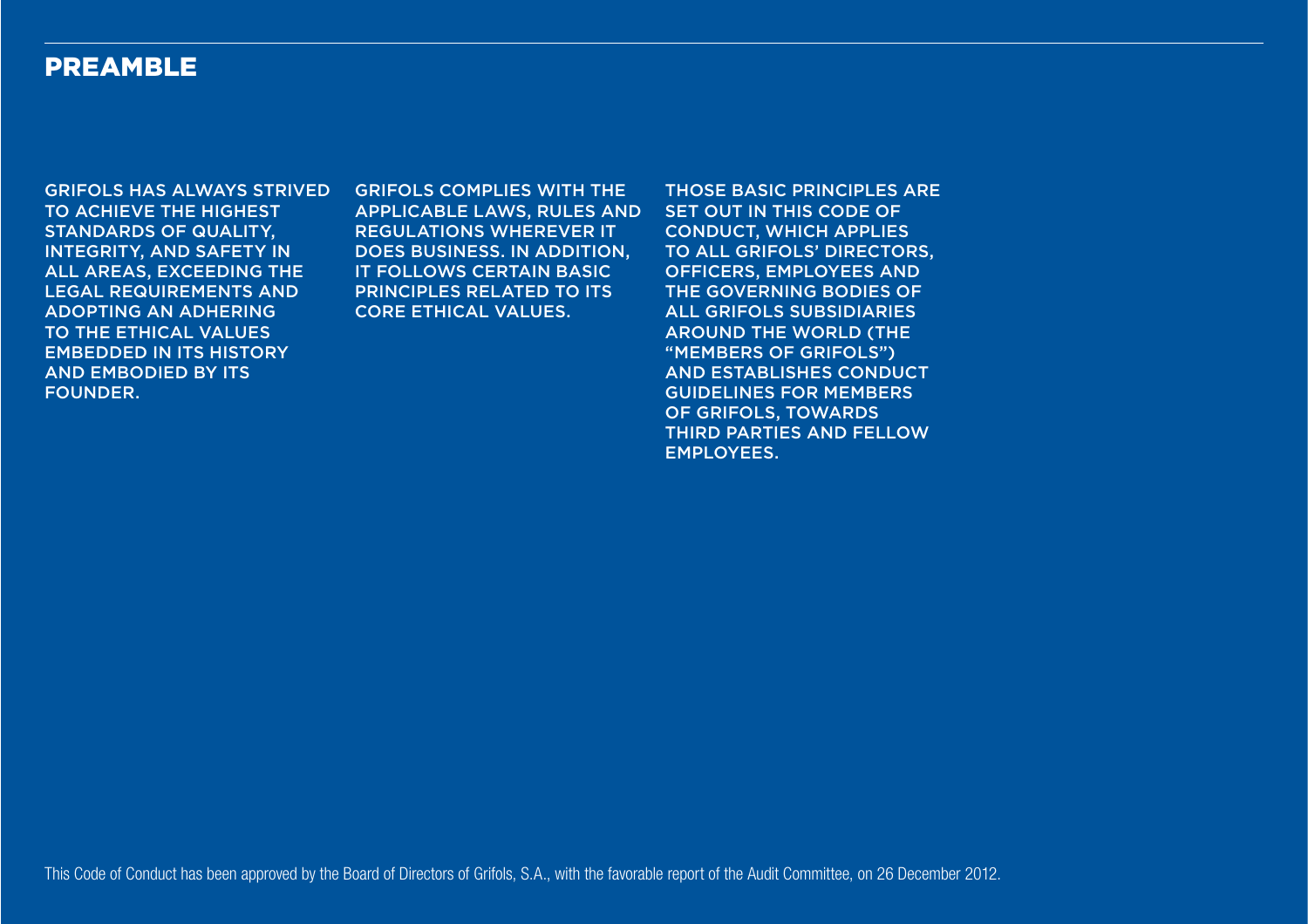#### 1-**COMPLIANCE**

#### GRIFOLS' COMMITMENT

Grifols is fully committed to compliance with all applicable laws, rules and regulations, and with the principles of this Code of Conduct and Grifols policies and procedures.

## ACCOMPLISH IS THE DUTY OF ALL

Compliance is everyone's job. It is your personal responsibility to know and adhere to the laws, rules, and regulations and internal policies and procedures that govern your work in addition to this Code of Conduct and Grifols internal policies and procedures. Wherever the local laws are more restrictive than the Grifols Code of Conduct or internal policies or procedures, the local laws should be followed.

## IF YOU HAVE ANY CONCERNS

…about a potential violation of laws, rules or regulations, or Grifols internal policies and procedures, you are expected to speak up promptly. See Section 15 "Seeking Advice, Raising Concerns, and Reporting Misconduct".

IF A MEMBER OF GRIFOLS

…fails to comply with applicable laws, rules, regulations, or internal policies and procedures, he or she risks facing disciplinary measures up to and including termination. In addition, if a member of Grifols breaks the law, he or she also may be personally and directly liable.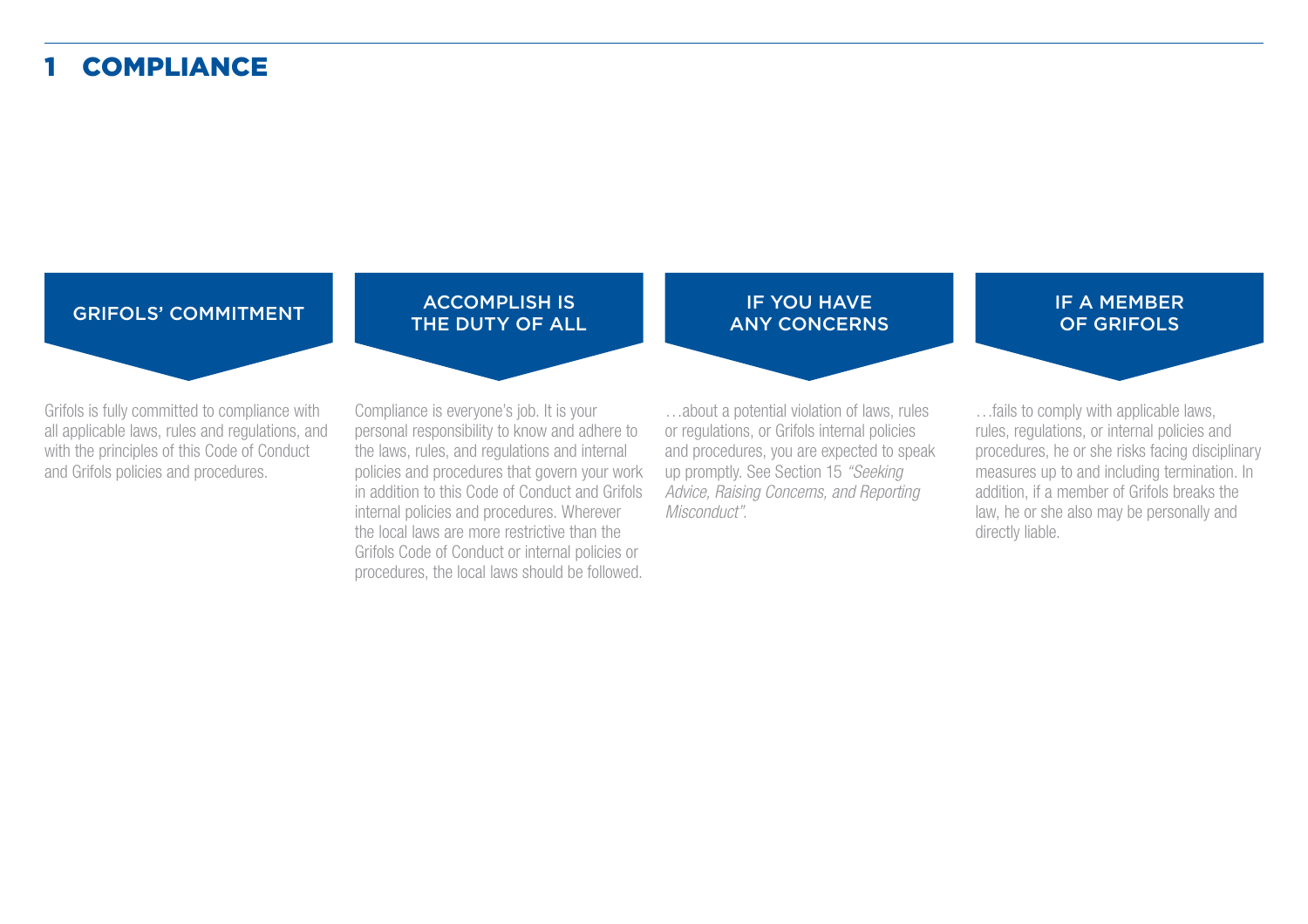#### 2-RESPECT FOR OTHERS

#### GRIFOLS' RELATIONS

Grifols maintains relations based on respect, fairness and courtesy with all its employees, customers, suppliers, authorities and other individuals it comes into contact with in its activities.

Grifols is particularly proud of the diversity of its personnel, which it considers an asset, and is committed to maintaining a working environment free of discrimination and harassment on the grounds of race, religion, nationality, gender, disability, sexual orientation, age, or for any other reason.

Grifols guarantees equal opportunities for all members of Grifols with regard to recruitment, training, pay, promotion and professional development, in accordance with their skills and abilities.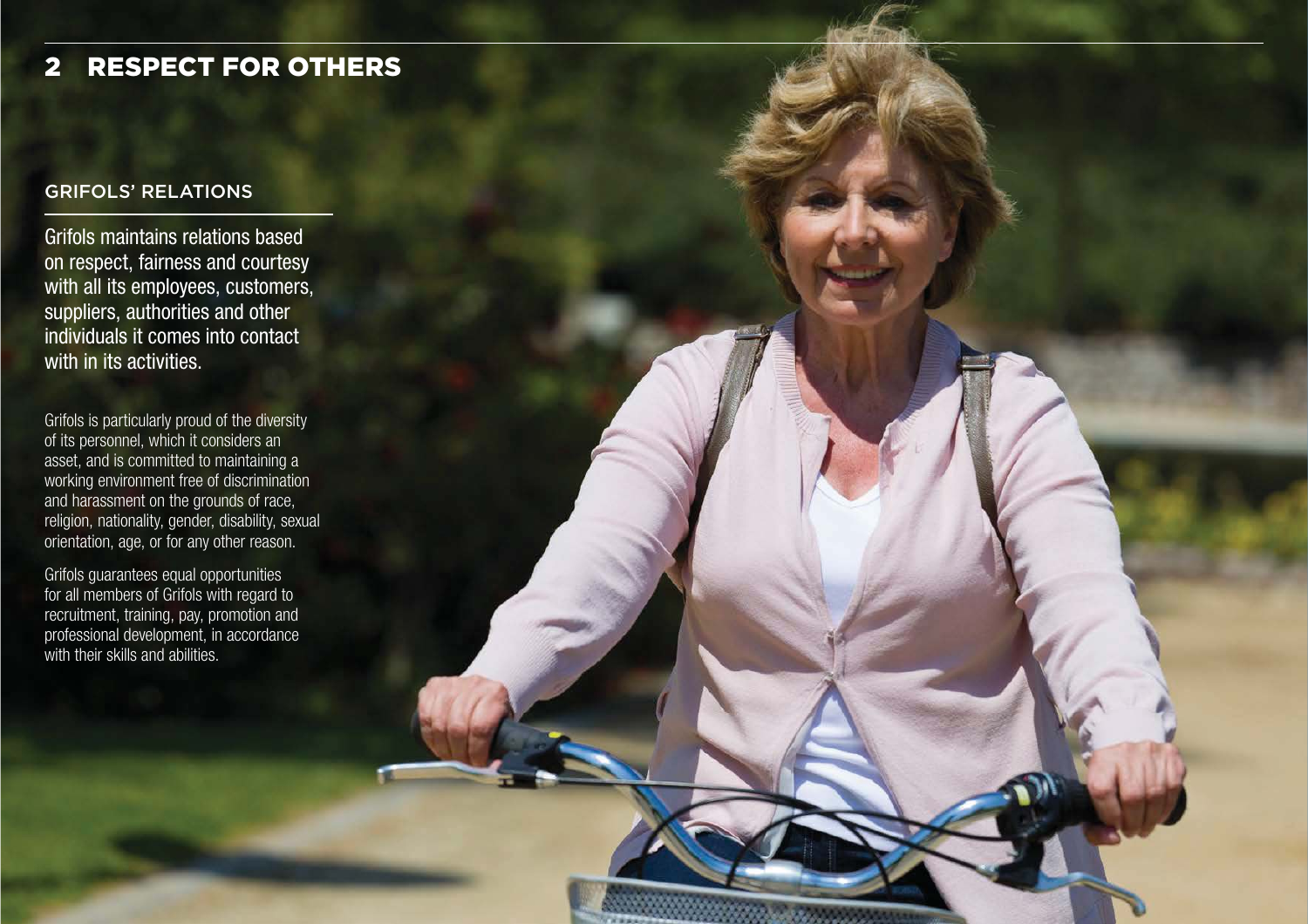### 3-ENVIRONMENT, HEALTH AND SAFETY

### 4-PRODUCT SAFETY

#### COMMITMENT AND SAFETY

#### ENVIRONMENTAL POLICY

The commitment towards health keeps the Group aware of and active in safety issues. It is part of the company culture and is an attitude that prevails in all areas of the organization. Grifols strives to guarantee a safe and risk-free working environment for all members of Grifols.

Grifols' safety standards are carefully documented and employees receive continuous training in order to guarantee uniformity and compliance.

Which is determined by Top Management, has made it possible to standardize the management of the various workplaces, take advantage of synergies and integrate environmental requirements into standard working procedures.

Grifols provides its employees with training and awareness sessions on saving natural resources, reducing emissions, discharges and waste in our industrial activities, in order to protect the environment.

### INNOVATIVE TECHNOLOGY

Grifols manufactures and distributes biological products.

Grifols is committed to using the most advanced technologies in order to dispose of the safest and most efficient products. Group employees must apply all the knowledge and resources at their disposal in order to minimize the potential risks and provide detailed information on the existence of such risks.

Product safety shall, at all times, take priority over economic or any other interests.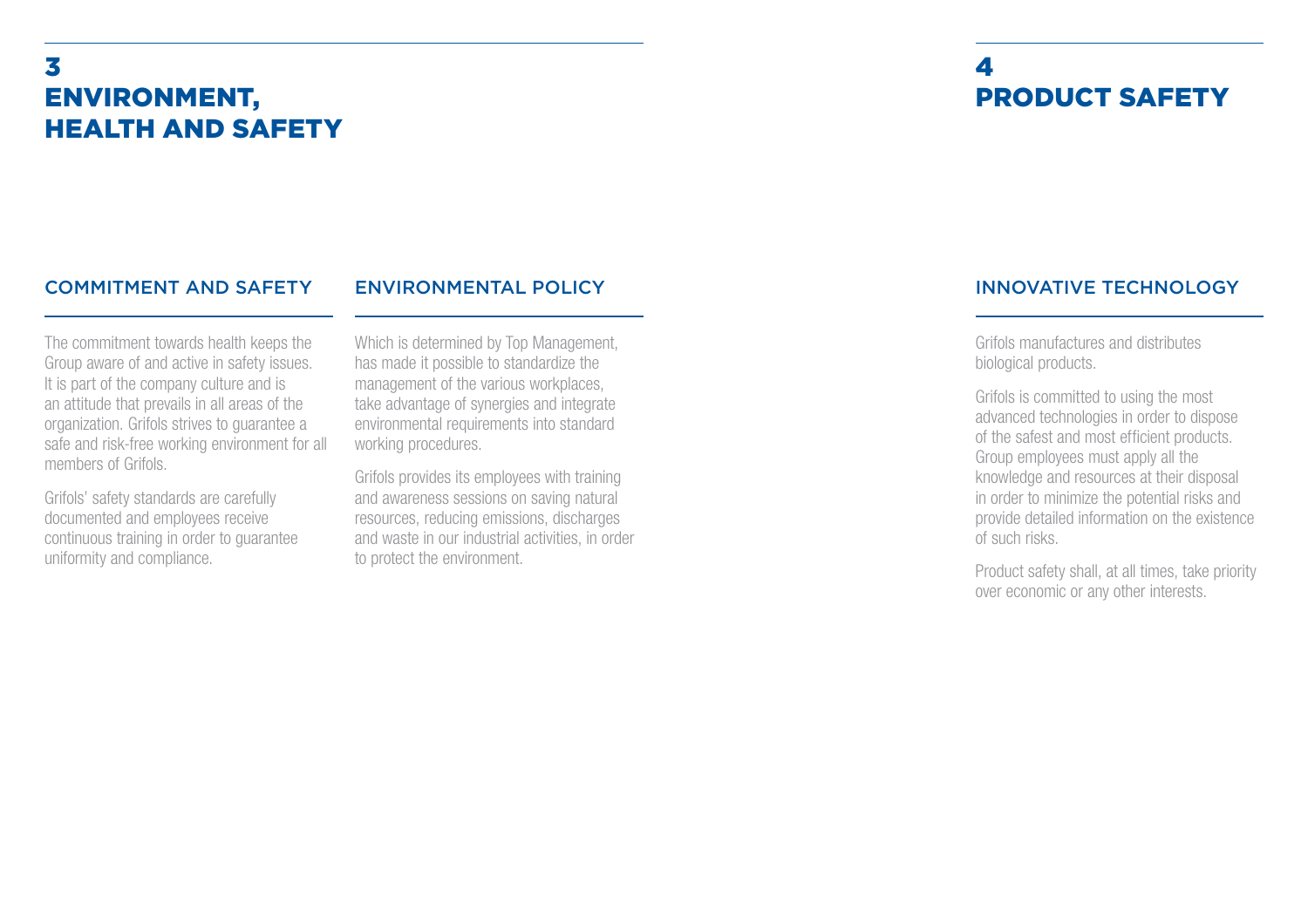### 5DATA PROTECTION AND PRIVACY

### THE MOST VALUABLE ASSET

Information, of a scientific, technical, commercial or financial nature, is one of Grifols' most valuable assets.

The dissemination of said information must be expressly authorized by the Management. Members of Grifols who handle or are aware of confidential information must not use it for any purpose not connected to the business, or disclose it to third parties. Furthermore, they must take all the necessary steps to ensure that the information is protected and stored in a safe location, whatever its format.

Given the exposure of computer files to piracy, viruses and other risks of this nature, employees must respect the safety regulations issued by the IT Department, which are available at Grifols Intranet (Portal Grifols), in section:

Information - Norms and Procedures - Information Technology

The personal data of employees, customers, suppliers and other collaborators shall be treated in the strictest confidence and shall respect the right to privacy.

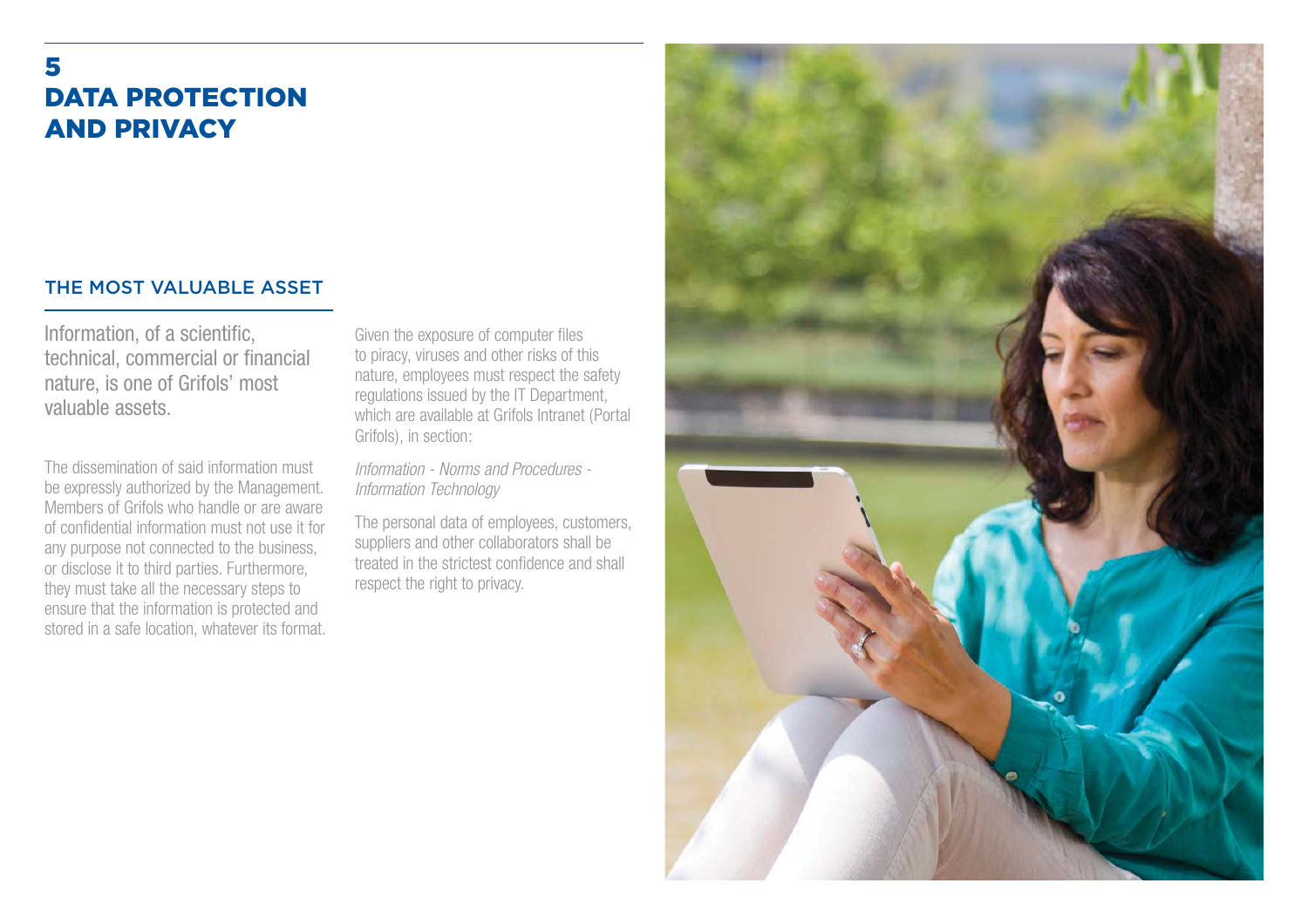#### 6-DISHONESTY, FRAUD AND CORRUPTION

#### GRIFOLS' ETHICS

Grifols is committed to adhering to the highest level of ethical conduct wherever it does business.

For this reason, members of Grifols are prohibited from both:

- Improperly giving, promising, offering, or authorizing the provision of money or other things of value to others
- Improperly soliciting, receiving, or attempting to solicit or receive money or other things of value from others.

In virtually every country it is illegal to bribe or offer to bribe government officials. In all countries that have implemented the OECD Anti-Bribery Convention, it is illegal to give, promise, or offer any money, fee, commission, credit, gift, gratuity, thing of value or compensation of any kind, directly or indirectly, that has as one of its purposes the improper obtaining or rewarding of favorable treatment from a foreign government official related to any business opportunity.

Additionally, in certain countries the authorization of such provision of a thing of value is also prohibited. Moreover, other countries, such as Spain and the United Kingdom, apply the prohibition not only to government officials, but to certain private individuals.

All members of Grifols, no matter where situated, as well as third parties such as consultants and distributors who assist Grifols in conducting business must comply with applicable laws.

Failure to comply with such laws can expose you and Grifols to significant civil and administrative fines/penalties and/or criminal prosecution.

Similarly, members of Grifols are prohibited from soliciting, receiving, or attempting to solicit or receive any improper benefit or advantage in connection with a transaction contemplated or entered into by Grifols.

You are expected to become familiar with Grifols' Anti-Corruption Policy and related procedures, which are available at Grifols Intranet (Portal Grifols). If you have any questions or concerns, please raise them through the mechanism set forth in section 15 "Seeking Advice, Raising Concerns, and Reporting Misconduct".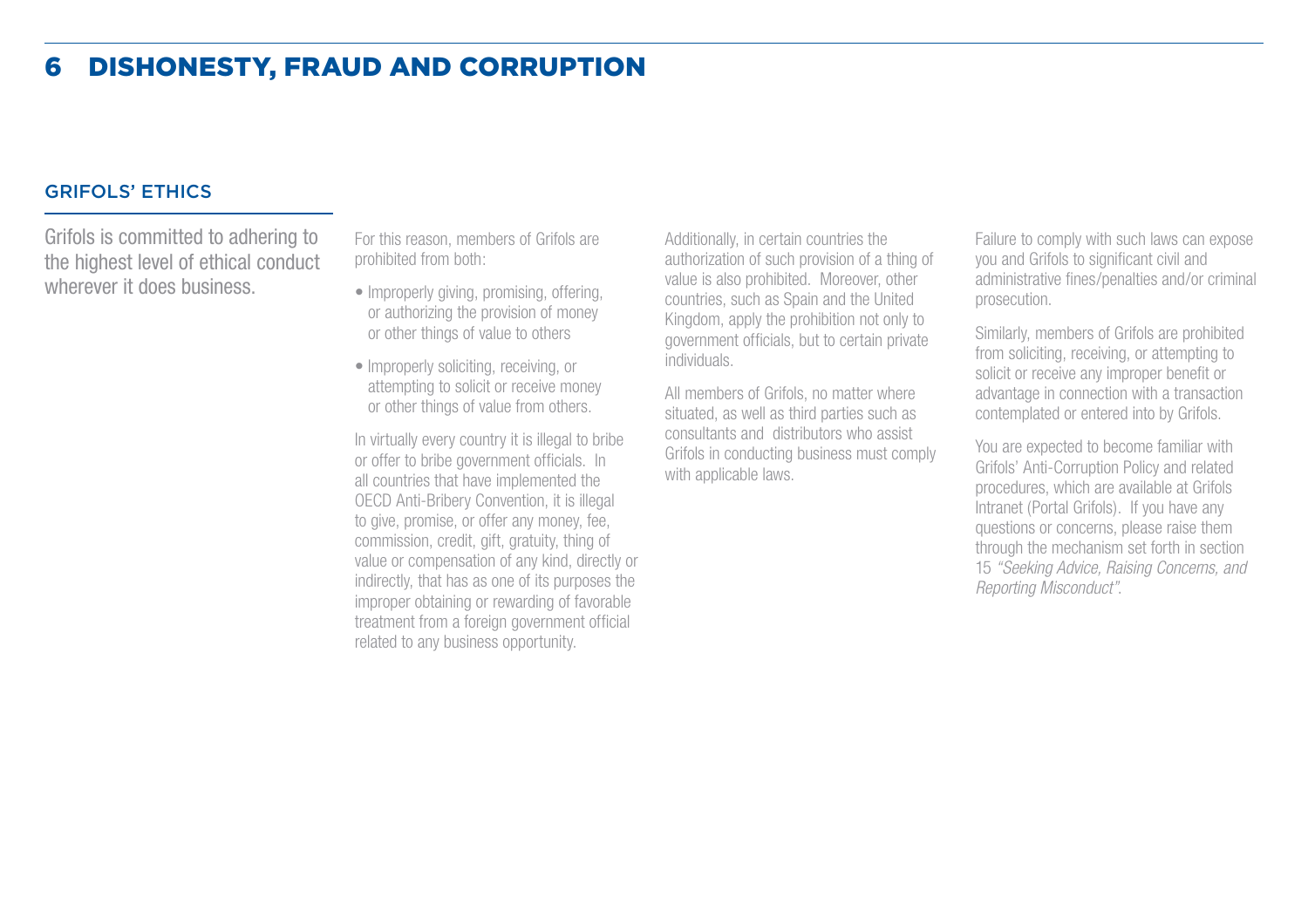### 7**CONFLICTS** OF INTEREST

### PERSONAL INTERESTS

They must never compromise the interests of the Group. No person or organization may benefit unlawfully from Grifols through you or your Grifols position.

Any action carried out by employees in their Grifols position and for their own exclusive benefit, whether real or potential, is strictly forbidden.

The acquisition of shares in competitors, customers or suppliers and commercial relations with organizations in which the employee or relatives of the same have financial interests is not permitted without the written consent of the appropriate superior.

Any real or potential conflict of interests should be reported through the mechanism set forth in section 15 "Seeking Advice, Raising Concerns, and Reporting Misconduct".

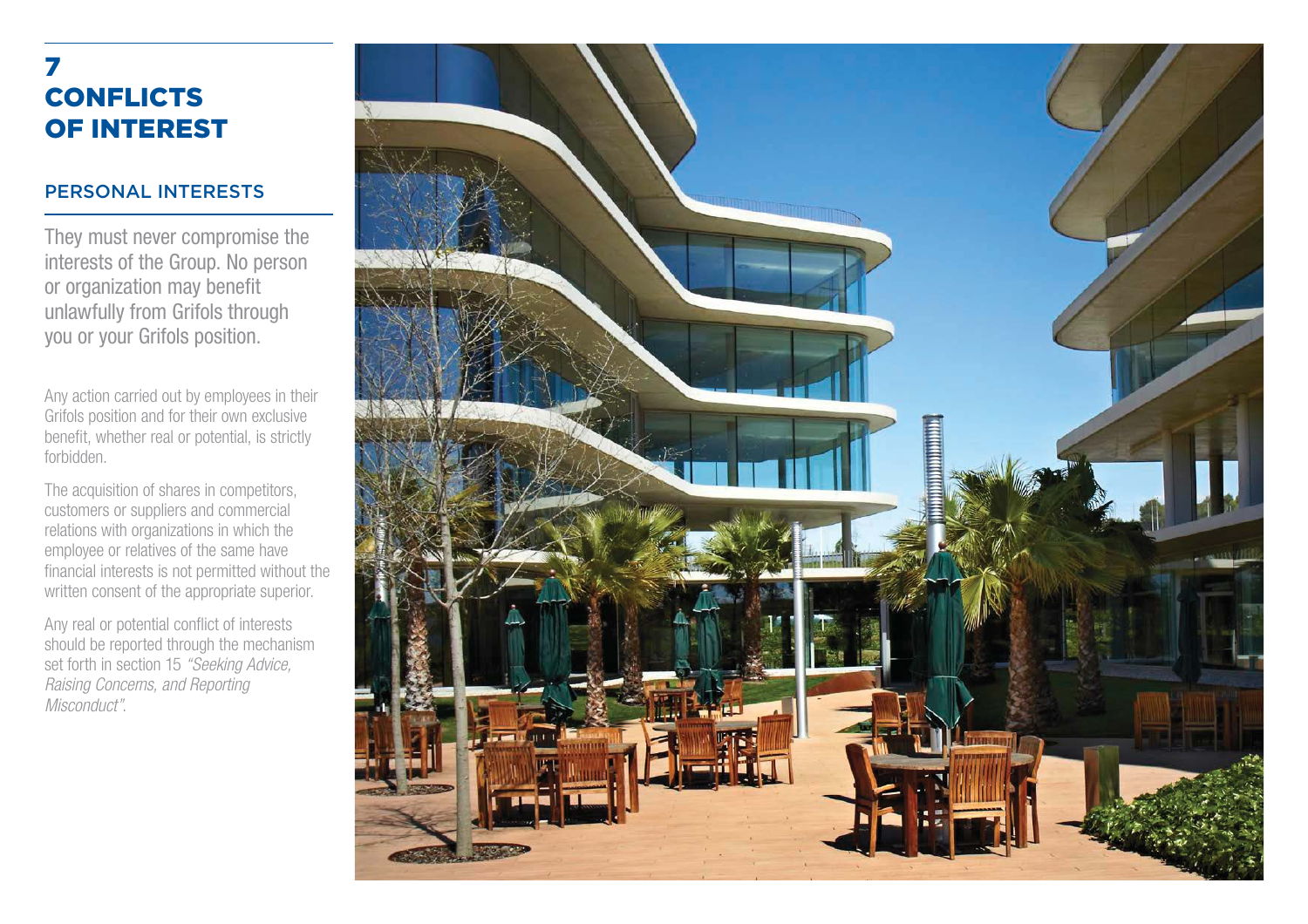### THE GRIFOLS' COMMITMENT

Grifols is committed to respect free competition for the benefit of individuals and comply with antitrust legislation in all the markets in which it operates. While the earning of profits by all legitimate and appropriate means is strongly encouraged, Grifols' efforts in this respect are always accomplished according to the law.

In the antitrust field, the misconduct of a single employee can involve the employee, his/her supervisor, the Company and its management in costly and difficult litigation that can lead to civil judgments, administrative resolutions, criminal resolutions in some countries and fines of millions of euros. In this sense, participation in agreements or understandings, verbal or written, which violate antitrust laws is contrary to Grifols policy. Examples of activities that violate Grifols policy and antitrust laws include agreements or understandings (verbal or written) between two or more competitors to:

- Set prices, discounts or terms of sale.
- Divide markets, customers or territories.
- Refuse to deal with, or boycott, third parties.

At Grifols, except for discussions with competitors which serve legal and useful business purposes (associations' activities, lobbying efforts, benefit surveys, joint research ventures, etc.), communications with competitors are strongly discouraged, particularly concerning the manufacture, sale or distribution of products or services, including issues such as prices, wages, costs, profits, terms of sale, credit arrangements, market share, production volume, sales' territories, products and services to be offered, bidding strategies, customer allocation and methods of distribution. These examples do not minimize the importance of other less obvious activities that may also violate antitrust laws and that we also prohibit. On the other hand, Grifols understands that information concerning competitor strategies and market conditions that is obtained from our customers, suppliers or from other independent third parties is both legitimate and desirable. However, members of Grifols are prohibited from asking customers to serve as communication channels with our competitors, particularly because, in practice, the distinction between competitors, customers and suppliers can become distorted.

Lastly, Grifols strongly encourages the analysis of its own economic strength and position in the market. Although Grifols understands that to take business away from less efficient competitors through vigorous competition is part of a competitive market, it prohibits engaging in conduct that is likely to impede the development or maintenance of effective competition (for example, through activities such as tied selling, predatory pricing, market restrictions and price squeezing). Grifols acknowledges that holding a dominant position in the market is a responsibility and not only a benefit.

Consultation concerning any communications with our competitors is important and strongly recommended, especially given the complex nature of anti-trust legislation. For consultation, see mechanism set forth in section 15 "Seeking Advice, Raising Concerns, and Reporting Misconduct".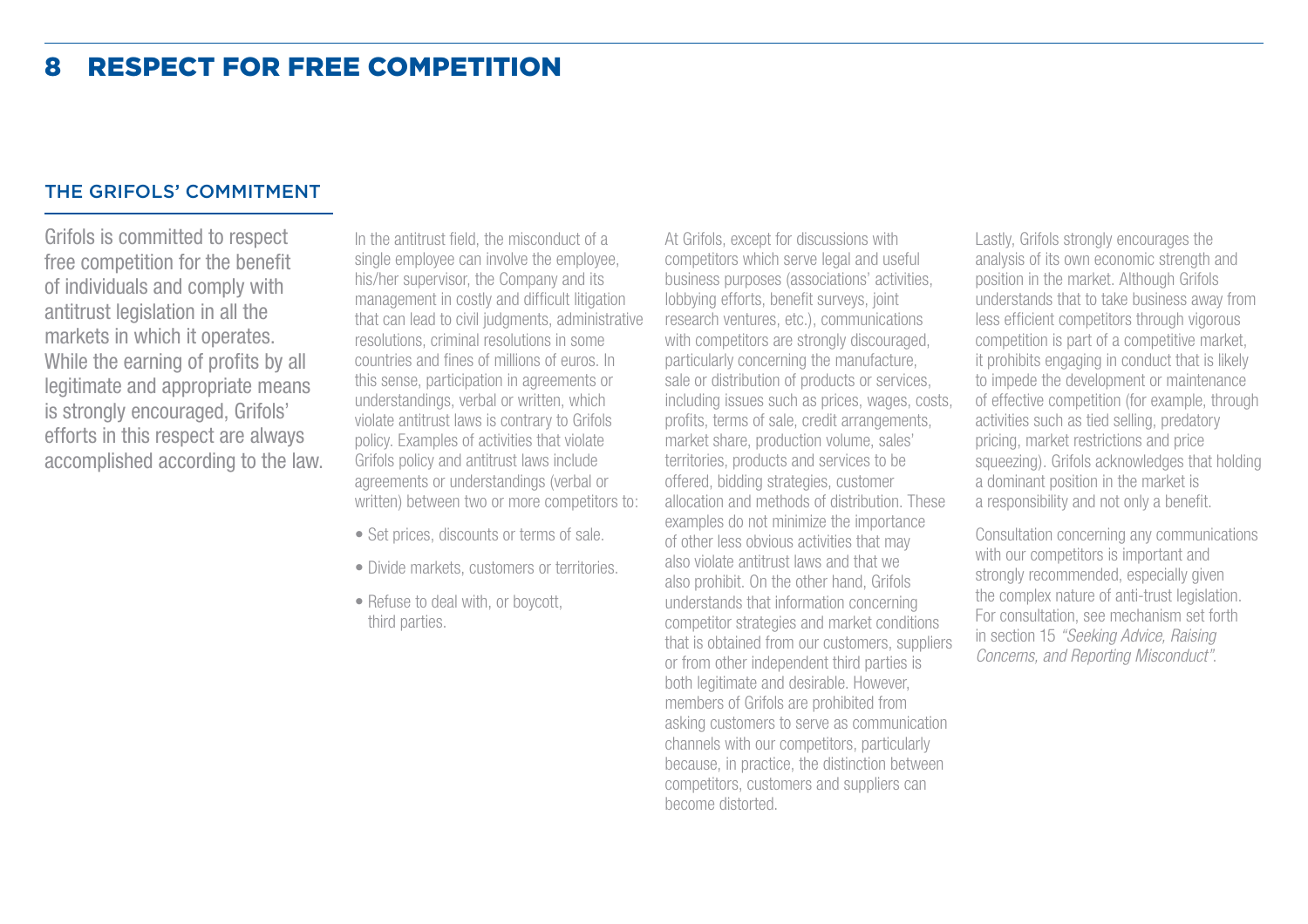### COMPLIANCE WITH CUSTOMS AND INTERNATIONAL TRADE CONTROL REGULATIONS

GRIFOLS

#### ACCOMPLISH THE RULES

9

Grifols is committed to complying with all applicable customs and international trade regulations. Accurate and complete import/ export documentation is required for any transaction involving Grifols products. In addition, Grifols does not engage in transactions with sanctioned countries, persons, and prohibited end users, and does not cooperate with any restrictive trade practice or boycott that is prohibited or penalized under Spanish or applicable local laws.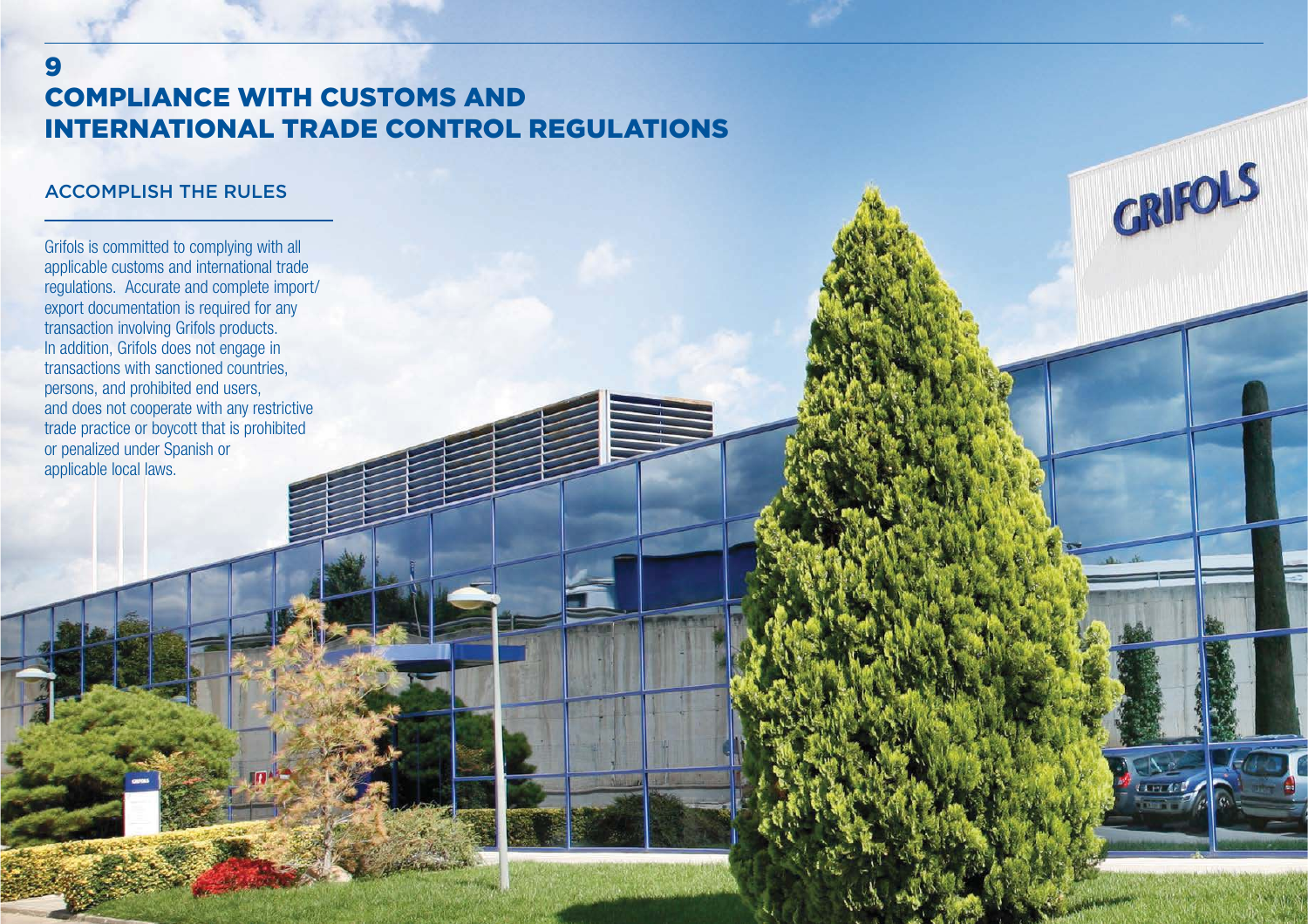### 10RELIABILITY OF FINANCIAL INFORMATION AND DISCLOSURE

#### TRANSPARENCY OF INFORMATION

The financial statements, ledgers, registers and accounts of Grifols must reflect operations in a true manner and in accordance with accounting laws and principles.

The dissemination of untrue information, either internally or externally, is strictly forbidden.

The Chief Executive Officer and the senior financial officers, including the Chief Financial Officer and the principal accounting officer or controller or persons performing similar functions are responsible for full, fair, accurate, timely and understandable disclosure in any and all periodic reports required to be filed by Grifols with the Spanish "Comisión Nacional del Mercado de Valores" (CNMV) and the United States Securities and Exchange Commission (SEC) at any time that the Company is required to file such reports.

Grifols is committed to transparency in its market dealings. Public financial statements, information for governing bodies and, in general, information published in any medium, must be precise and comprehensive in all aspects.

The market will be appropriately informed of any circumstance that affects the price of shares quoted on capital markets.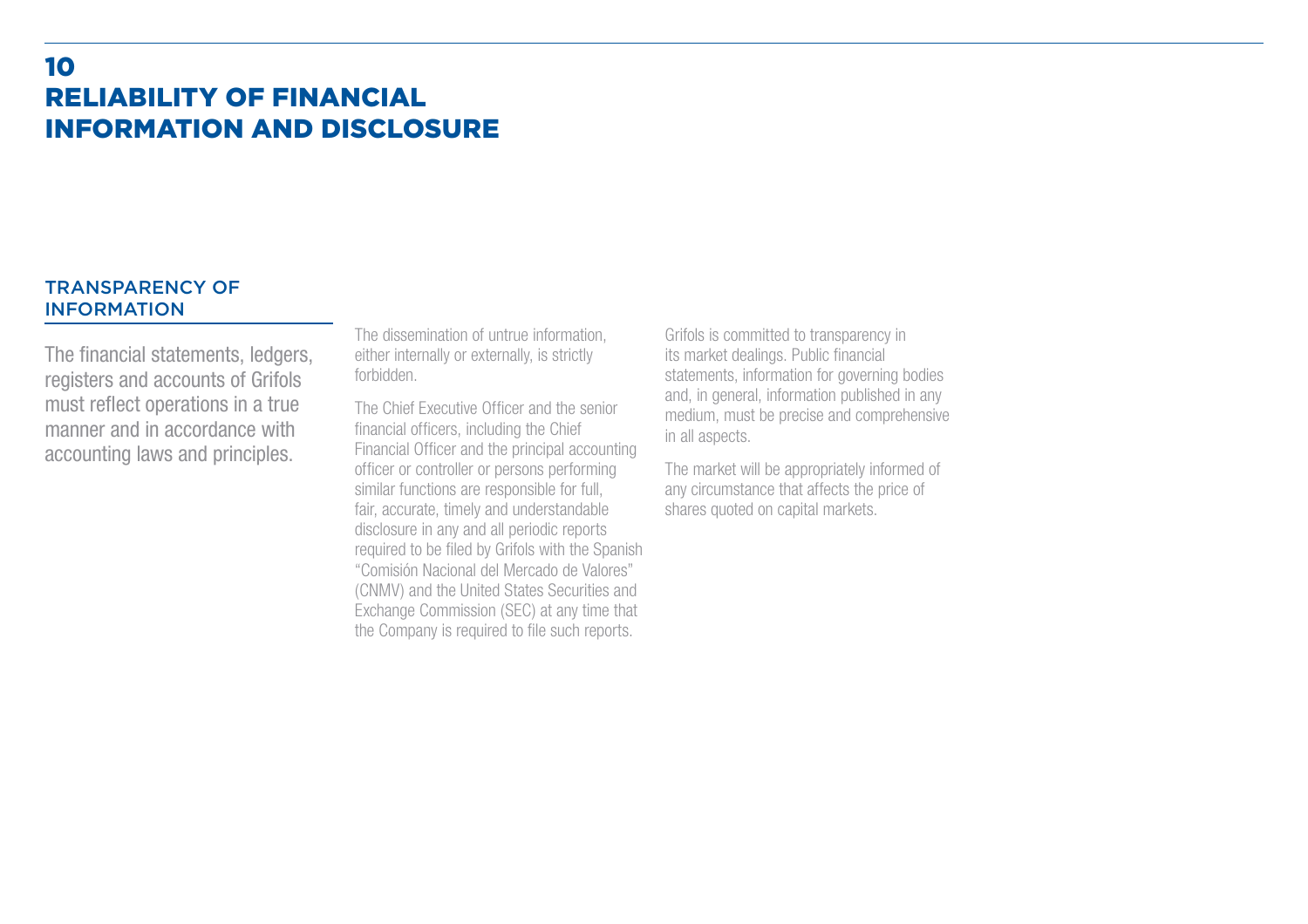### 11-IMPROPER USE OF PRIVILEGED INFORMATION

#### PRIVILEGED INFORMATION

This is any non-public information that, directly or indirectly, refers to or has an effect on the financial shares and affected financial instruments issued by Grifols and by being or having been made public, could influence or have influenced their price in a significant manner.

### **MEMBERS** OF GRIFOLS

Those who have access to privileged information concerning Grifols or any other company with which the Group is studying the possibility of carrying out an acquisition, divestiture or strategic alliance may not purchase or sell shares or other securities or products of the Group, or reveal said information to third parties.

The criteria for conduct and action with regard to the treatment, use and dissemination of privileged information, and stock market issues in general, are established in the "Internal Rules of Conduct of Grifols, S.A. on Issues Related to the Stock Exchange Markets", which can be consulted at Grifols website (www.grifols.com) and at Grifols Intranet (Portal Grifols).

CRITERIA ENQUIRE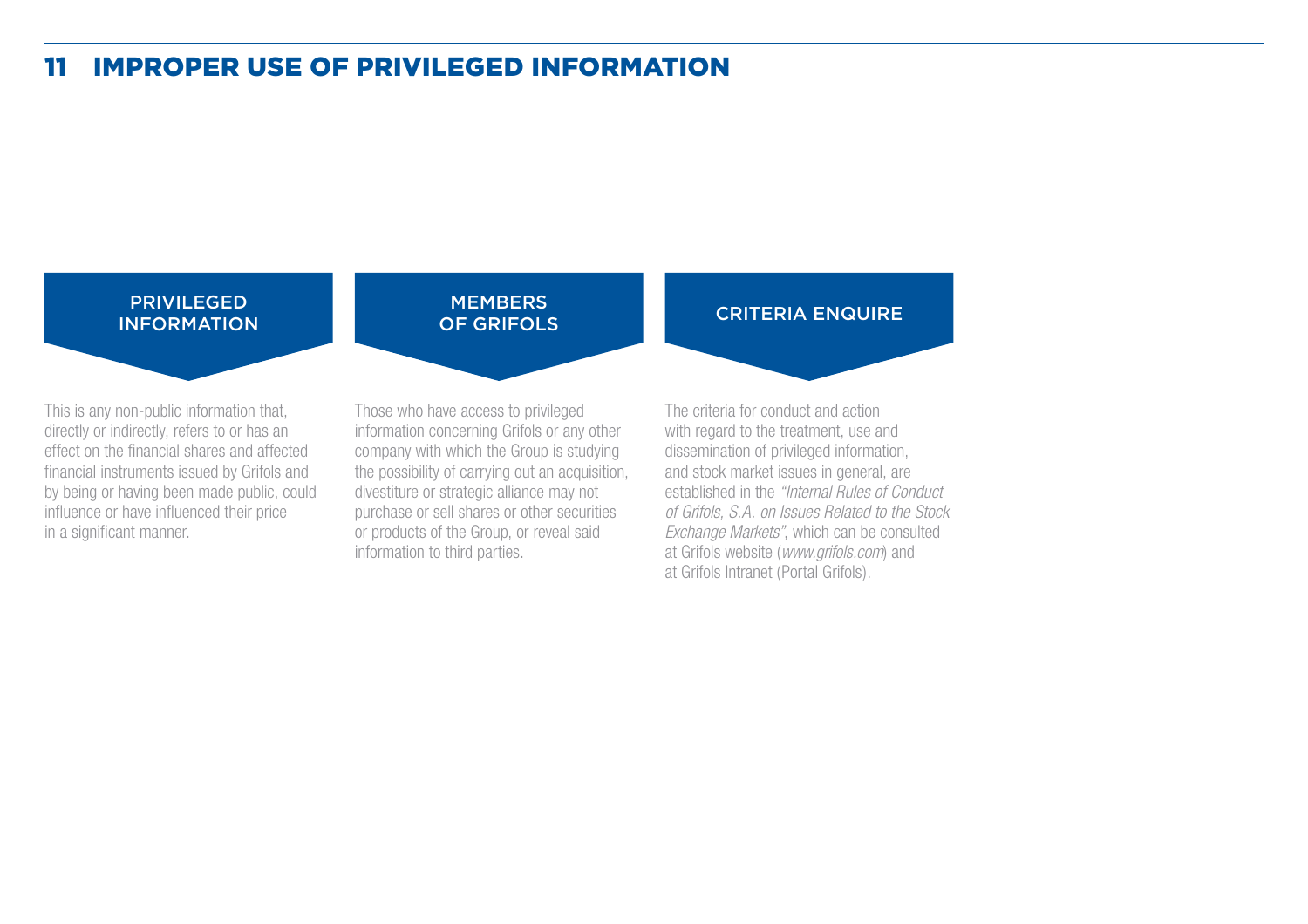### 12-TRANSPARENCY OF FINANCIAL TRANSACTIONS

### GRIFOLS IS COMMITTED TO THE TRANSPARENCY OF ITS FINANCIAL TRANSACTIONS

In order to minimize the risk of transactions with Grifols being used for improper purposes, you should be aware of the following red flags potentially indicating a non-transparent transaction:

- Payments made or requested in a currency different from the one specified.
- Payments made or requested in cash or cash equivalents.
- Payments made from or requested to be made to countries unrelated to the transaction, including tax havens.
- Payments made or requested in multiple smaller installments.
- Requests to make an overpayment.
- Transactions conducted through unknown or unnecessary intermediaries.

Members of Grifols who become aware of such transactions or of a request to engage in such transactions should promptly report this. Please see Section 15 "Seeking Advice, Raising Concerns, and Reporting Misconduct".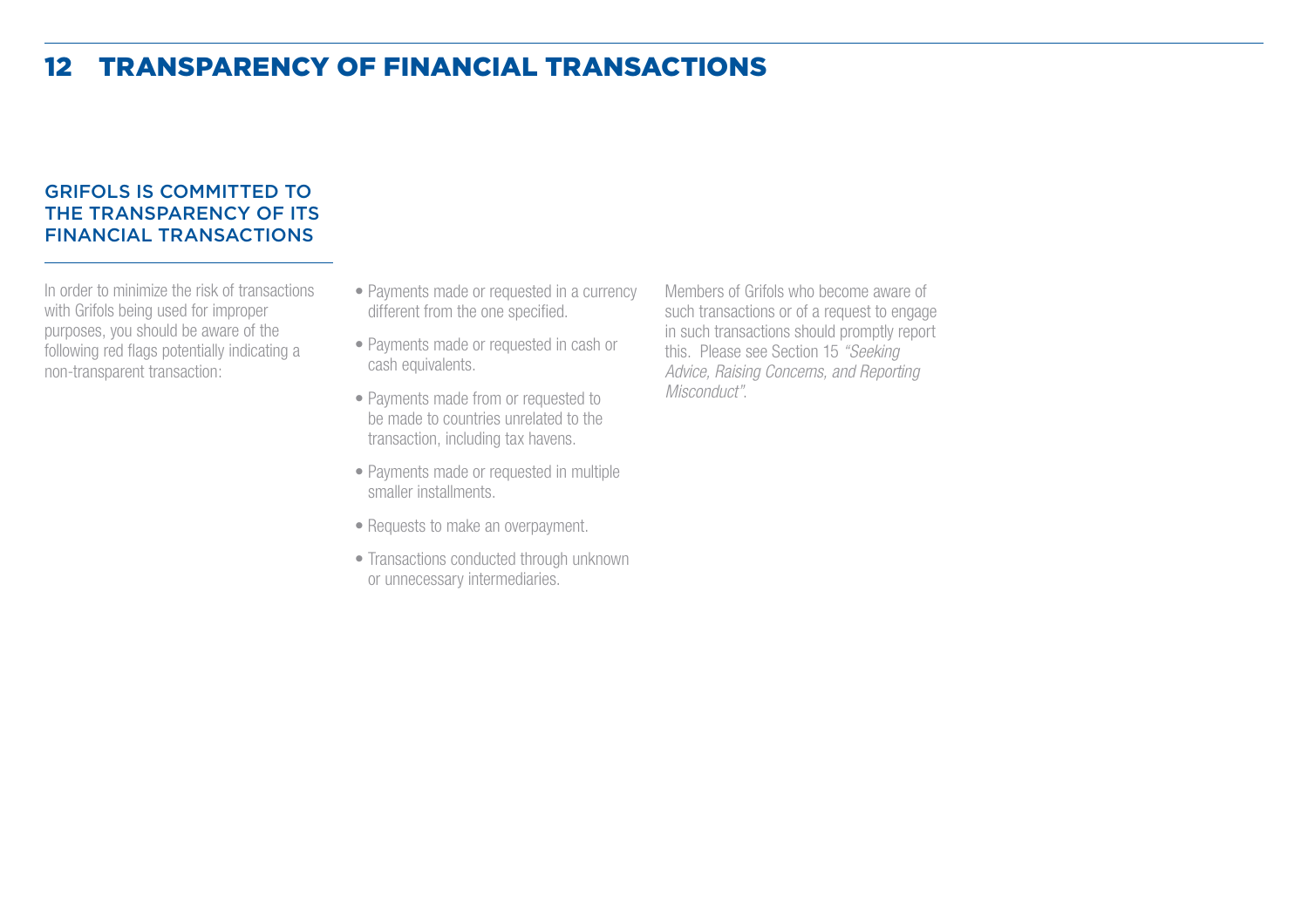### 13APPROPRIATE USE AND PROTECTION OF ASSETS

MEMBERS OF GRIFOLS

lawful and authorized purposes.

These members shall be responsible for using the tangible and intangible assets of the Group in an appropriate manner, and for

They also must protect the Group's assets from loss, damage, inappropriate use, theft or destruction. It is important that any event that may result in an incident of this nature be reported through the mechanism set forth in section 15 "Seeking Advice, Raising Concerns, and Reporting Misconduct".

### 14**COMPLIANCE** TRAINING AND RESPONSE TO VIOLATIONS

### AN EFFECTIVE CODE

For this Code of Conduct to be effective, it is essential that it be understood by all members of Grifols. Therefore, Grifols shall inform train all members of Grifols, present and future, on this Code of Conduct and on the duty of each Grifols employee to comply with it. In addition, this Code of Conduct shall be published on the web site of Grifols (www.grifols.com) and on Grifols Intranet (Portal Grifols).

### THE BREACH

Any violation of this Code of Conduct by any employee or manager of Grifols shall be considered a serious breach of their duties towards Grifols and may give rise to disciplinary actions up to and including termination.





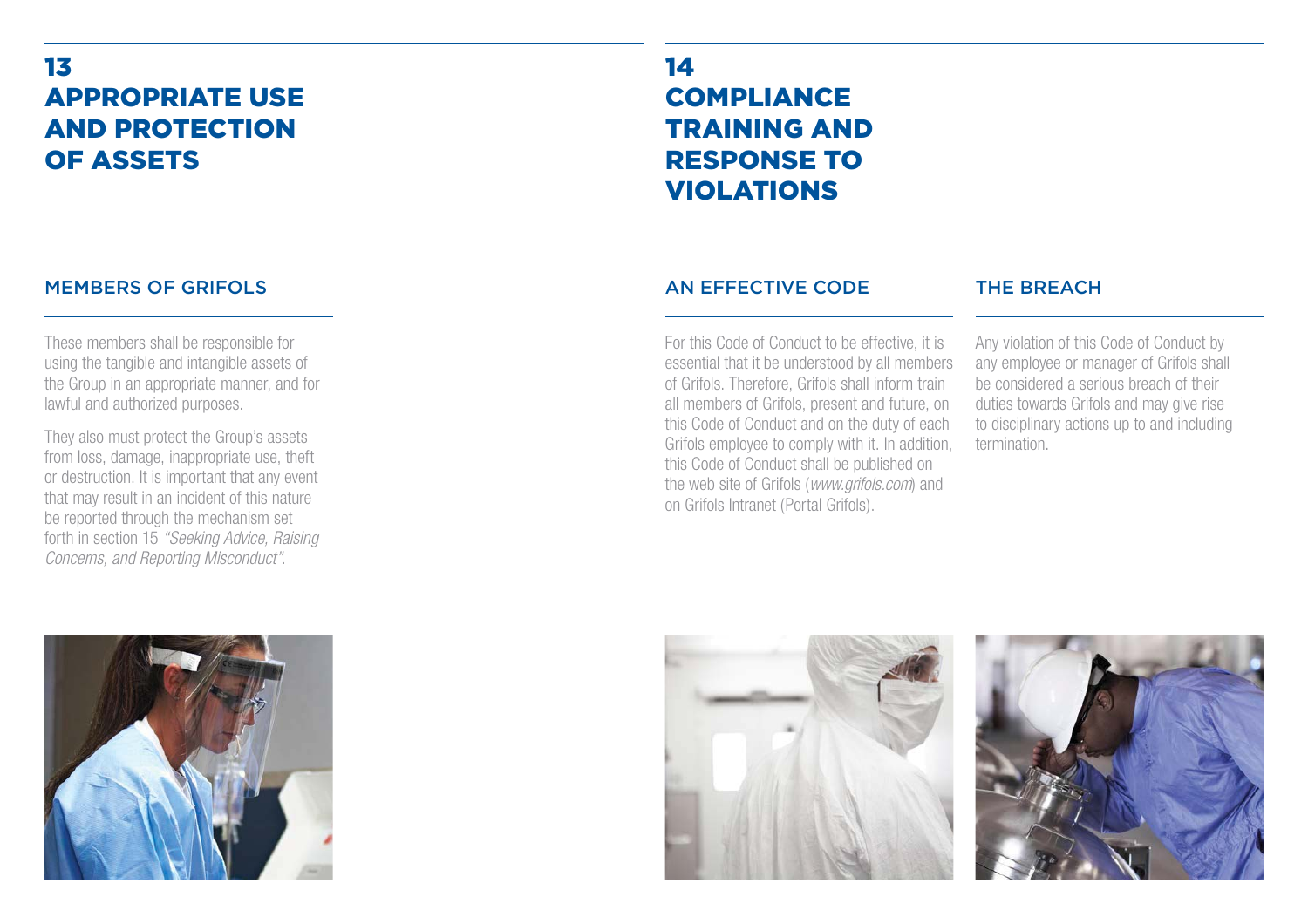### 15-SEEKING ADVISE, RAISING CONCERNS AND REPORTING MISCONDUCT

### **CONTACT**

All members of Grifols must comply with the spirit and content letter of this Code of Conduct, and help others to do so.

If you have either:

- A question about applicable laws, rules and regulations, or Grifols policies and procedures.
- A concern about their potential violation, it is important that you raise it promptly.

Please contact:

- Your supervisor.
- A member of the Compliance Department, Legal Department/Advisors,or Internal Audit.
- the Grifols Ethics Helpline over the internet at (http://grifols.ethicspoint.com).
- calling the relevant international toll free number listed in **[Appendix A](https://www.grifols.com/documents/51507592/1023105310/Appendix+A_ENG_January+2020.pdf/08af8233-6c3c-4c04-9d40-67098f49a90d)**.

You can report your concern anonymously if you so choose and where this is allowed by local law. Please see Grifols Ethics Helpline information sheet, at Grifols Intranet (Portal Grifols).

Grifols will not tolerate retaliation of any kind against those who report, in good faith, a violation of applicable laws, rules and regulations, or internal policies and procedures. Retaliation may result in disciplinary action, up to and including termination.